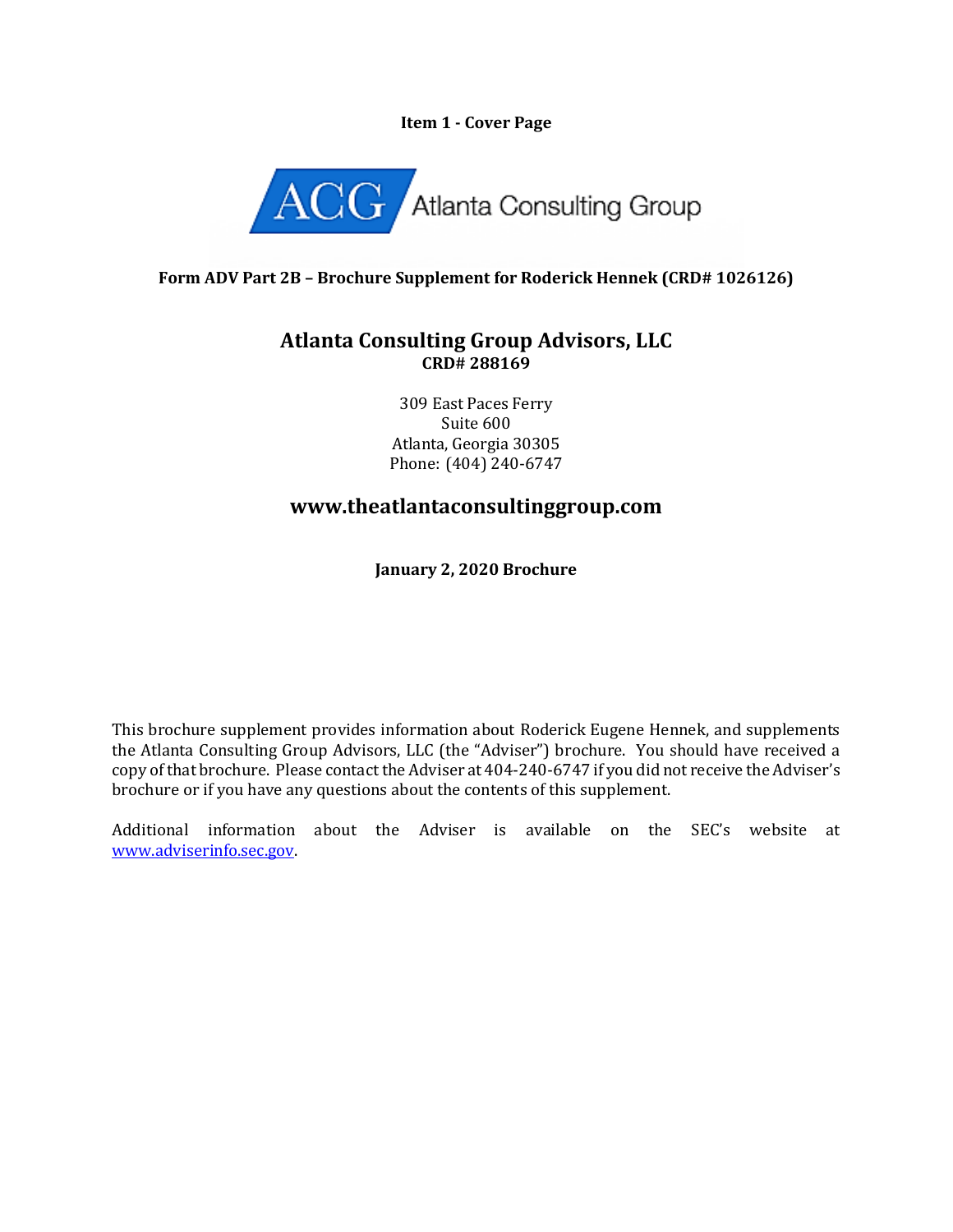#### **Item 2** - **Educational Background & Business Experience**

Name: Roderick Eugene Hennek

Year of Birth: 1953

Education:

- United States Air Force Academy, Bachelor of Science in Business Administration and Management, 1975
- University of Arkansas at Fayetteville, Master of Science in Operations Management and Supervision, 1980

Business Background (for the past five years):

- Investment Adviser Representative Atlanta Consulting Group Advisors, LLC (January 2018 – Present)
- Registered Producer Chalice Capital Partners, formerly Niagara International Capital Limited (January 2018 – Present)
- Registered Associate Raymond James & Associates, Inc. (February 2013 December 2017)
- Registered Representative Morgan Keegan & Company Inc. (April 1985 February 2013)

### **Item 3** - **Disciplinary Information**

There are no legal or disciplinary events material to your evaluation of Mr. Hennek.

#### **Item 4** - **Other Business Activities**

In addition to his capacity as an investment adviser representative of the Adviser, Mr. Hennek is a registered representative of Chalice Capital Partners ("Chalice"). As such, he is entitled to receive commissions or other remuneration on the sale of securities. In order to protect client interests, the Adviser's policy is to fully disclose all forms of compensation before any such transaction is executed. Clients will not pay both a commission to Mr. Hennek and also pay an advisory fee to the Adviser on assets held in the same account. These fees are exclusive of each other. Furthermore, clients are not obligated, contractually or otherwise, to use the services of Chalice.

Mr. Hennek also services as a Committee Member for the Association of Graduates of the United States Air Force Academy. In this role, Mr. Hennek helps direct the investments for the Association of Graduates Endowment Fund. There is no relationship between the Adviser and the Association of Graduates of the United States Air Force Academy.

#### **Item 5** - **Additional Compensation**

Mr. Hennek does not receive an economic benefit for providing advisory services from someone who is not a client.